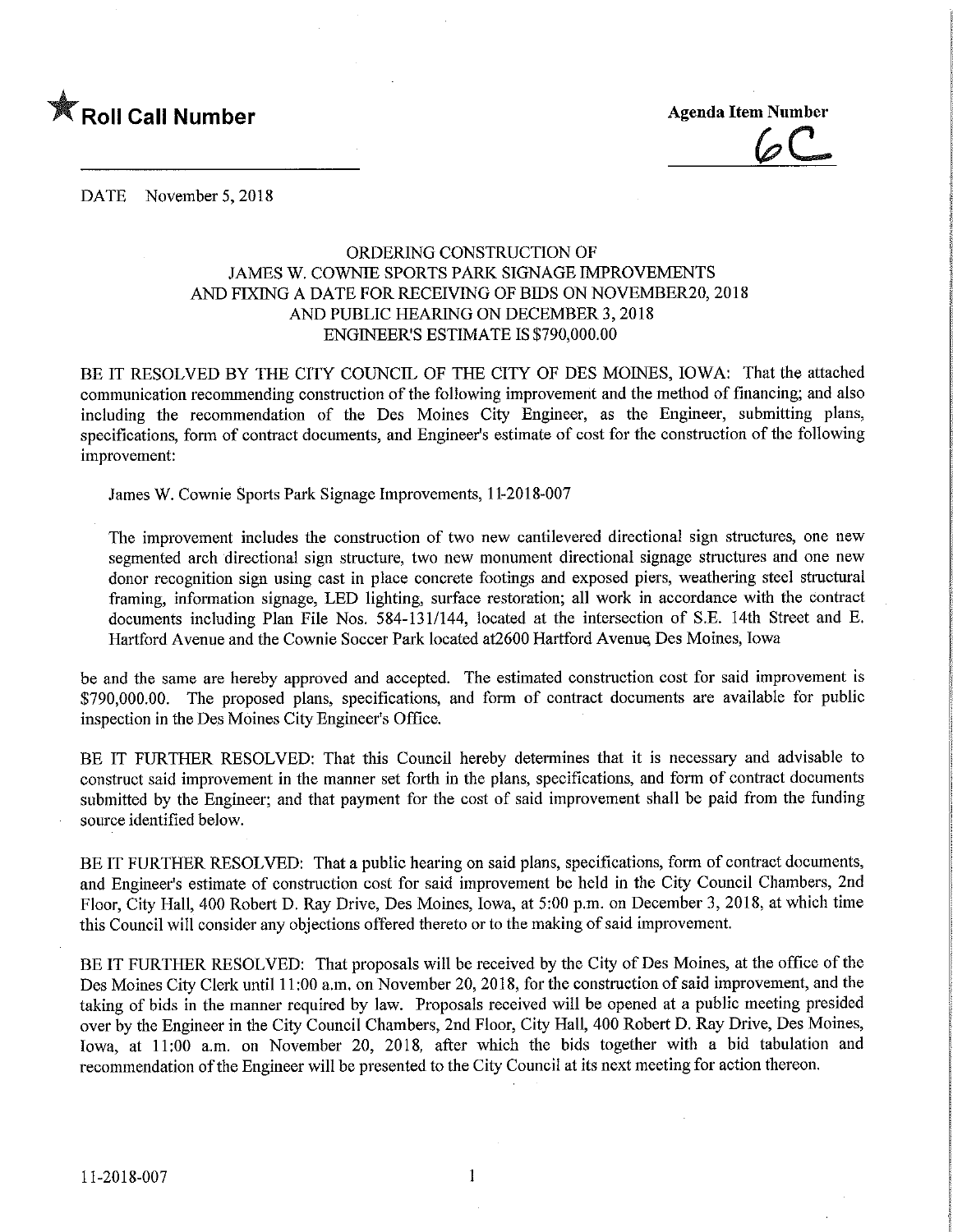

DATE November 5, 2018

BE IT FURTHER RESOLVED: That an appropriate Notice to Bidders for said improvement be posted, and Notice of Public Hearing for said improvement be published in the Des Moines Register, all as provided and directed by Chapter 26 and/or 314, Code of Iowa.

(City Council Communication Number  $\sqrt{\mathcal{S}^2}$  attached.)

Moved by to adopt.

FORM APPROVED:

Kathleen Vanderpool Deputy City Attorney

**FUNDS AVAILABLE**  $\overline{\phantom{a}}$ 

Robert L. Fagen Des Moines Finance Director

Funding Source: 2018-2019 CIP, Page Park - 16, Sports Complexes, PK176, Being: \$790,000 in Private Funds (not all funding has been raised, but any gap is pledged to be filled by a personal guarantee).

| <b>COWNIE</b><br>above date, among other proceedings the above was<br><b>BOESEN</b><br>adopted.<br><b>COLEMAN</b><br><b>GATTO</b><br><b>GRAY</b><br><b>MANDELBAUM</b><br>and affixed my seal the day and year first above<br><b>WESTERGAARD</b><br>written.<br><b>TOTAL</b><br><b>APPROVED</b> | <b>COUNCIL ACTION</b> | <b>YEAS</b> | <b>NAYS</b> | <b>PASS</b> | <b>ABSENT</b> | I, Diane Rauh, City Clerk of said City Council, hereby     |  |  |  |
|------------------------------------------------------------------------------------------------------------------------------------------------------------------------------------------------------------------------------------------------------------------------------------------------|-----------------------|-------------|-------------|-------------|---------------|------------------------------------------------------------|--|--|--|
|                                                                                                                                                                                                                                                                                                |                       |             |             |             |               | certify that at a meeting of the City Council, held on the |  |  |  |
|                                                                                                                                                                                                                                                                                                |                       |             |             |             |               |                                                            |  |  |  |
|                                                                                                                                                                                                                                                                                                |                       |             |             |             |               |                                                            |  |  |  |
| IN WITNESS WHEREOF, I have hereunto set my hand                                                                                                                                                                                                                                                |                       |             |             |             |               |                                                            |  |  |  |
|                                                                                                                                                                                                                                                                                                |                       |             |             |             |               |                                                            |  |  |  |
|                                                                                                                                                                                                                                                                                                |                       |             |             |             |               |                                                            |  |  |  |
|                                                                                                                                                                                                                                                                                                |                       |             |             |             |               |                                                            |  |  |  |
|                                                                                                                                                                                                                                                                                                |                       |             |             |             |               |                                                            |  |  |  |
|                                                                                                                                                                                                                                                                                                | <b>MOTION CARRIED</b> |             |             |             |               |                                                            |  |  |  |
|                                                                                                                                                                                                                                                                                                |                       |             |             |             |               |                                                            |  |  |  |
|                                                                                                                                                                                                                                                                                                |                       |             |             |             |               |                                                            |  |  |  |

Mayor |